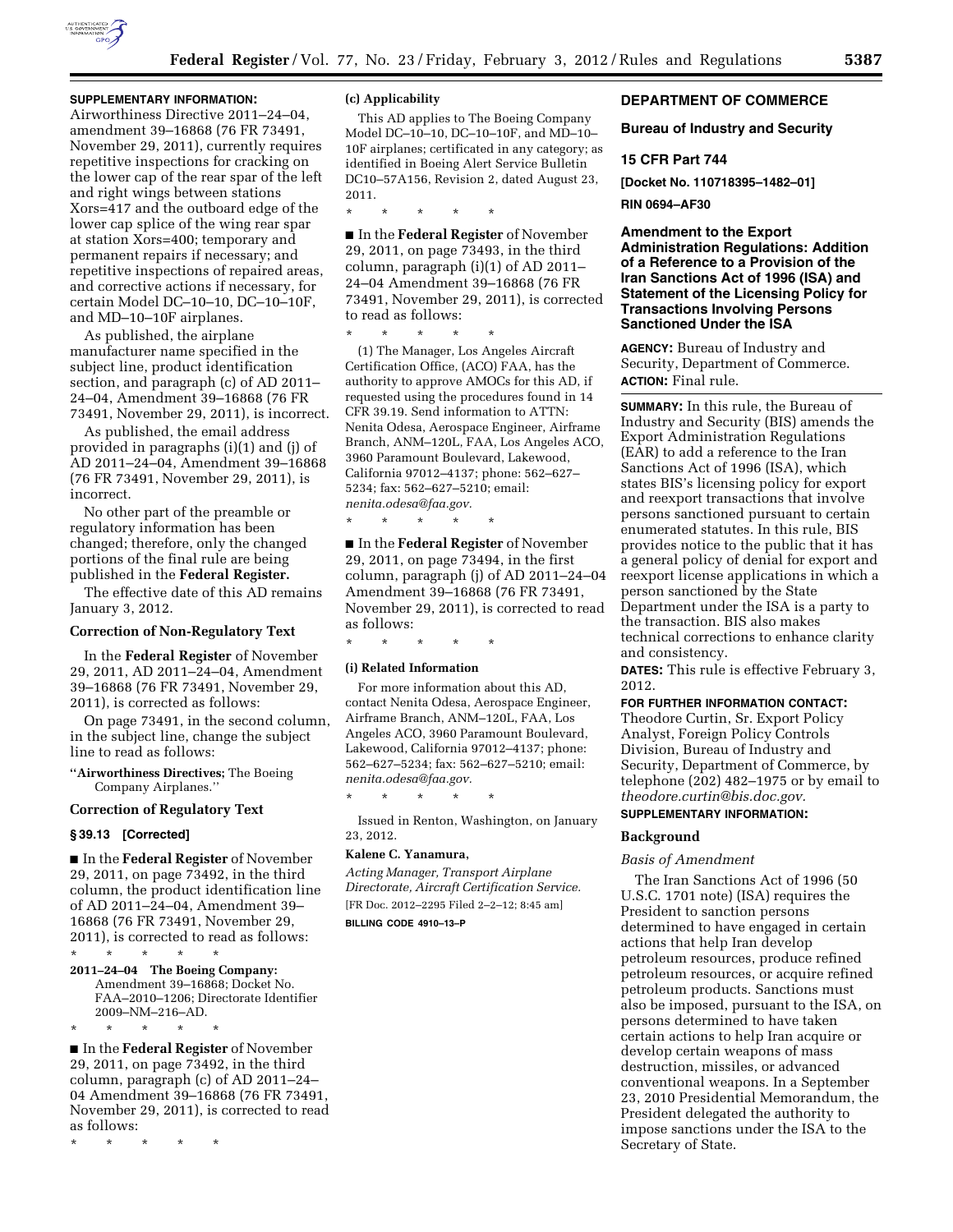Pursuant to that delegation, the State Department makes a determination whether to impose sanctions. Guidance on sanctions imposed by the Secretary of State under the ISA is available at *[http://www.state.gov/e/eeb/esc/](http://www.state.gov/e/eeb/esc/iransanctions/) [iransanctions/.](http://www.state.gov/e/eeb/esc/iransanctions/)* Exporters should contact the Department of State directly if they have questions about ISA-related sanctions.

Upon making its determination, the State Department publishes in the **Federal Register** notices of the imposition of sanctions under the ISA. There are several possible sanctions that may be imposed under the ISA including a prohibition implemented by BIS on the issuance by the U.S. Government of a specific license or other specific permission or authority to export goods or technology to a sanctioned person under the Export Administration Act of 1979, as amended (50 U.S.C. App. §§ 2401–2420).

# *Amendment to the EAR: Addition of a Reference to the ISA*

This rule amends the Export Administration Regulations (EAR) at 15 CFR 744.19 to state that, consistent with the sanctions programs described in Section 744.19(a), (b), and (c), BIS will apply a policy of denial when reviewing export or reexport license applications in which a person sanctioned under the ISA is a party to the transaction. Currently, Section 744.19 of the EAR states that BIS's policy is to deny export or reexport license applications if a person who is a party to the transaction (i.e., the applicant, other party authorized to receive the license, purchaser, intermediate consignee, ultimate consignee, or end user) is subject to a sanction issued pursuant to one of three statutory authorities: (1) The Iran-Iraq Arms Nonproliferation Act of 1992 (Pub. L. 102–484); (2) the Iran, North Korea, and Syria Nonproliferation Act (Pub. L. 106–178); or (3) Section  $11B(b)(1)(B)(i)$  or (ii) of the Export Administration Act of 1979, as amended (50 U.S.C. App. §§ 2401–2420). In this rule, BIS amends Section 744.19 to add a reference to a fourth statute, the ISA.

Also, this rule clarifies in Section 744.19 that the policy of denial applies to any person sanctioned under one of the four statutes who is a party to the transaction (*i.e.,* the applicant, other party authorized to receive a license, purchaser, intermediate consignee, ultimate consignee, or end-user). To make this clarification, this rule replaces the term ''entity'' that previously appeared in Section 744.19 of the EAR with ''person'' in order to be consistent with the four statutes and BIS's licensing policy under the EAR.

As defined in the EAR, the term ''person'' applies to both natural persons and entities such as corporations and organizations.

Also, in this rule, BIS makes technical corrections to Section 744.19 of the EAR to update statutory citations and make conforming changes. This rule updates the reference to the Iran Nonproliferation Act of 2000, which has been amended on several occasions and is currently referred to as the Iran, North Korea, and Syria Nonproliferation Act, adds the U.S. Code citation for the Iran Nonproliferation Act of 2000, and amends the citations for the statutes referenced in Section 744.19(a), (b), and (c) to refer solely to the U.S. Code citations.

Since August 21, 2001, the Export Administration Act of 1979, as amended, has been in lapse and the President, through Executive Order 13222 of August 17, 2001 (3 CFR, 2001 Comp. 783 (2002)), as extended most recently by the Notice of August 12, 2011 (76 FR 50661 (August 16, 2011)), has continued the EAR in effect under the International Emergency Economic Powers Act. BIS continues to carry out the provisions of the Export Administration Act of 1979, as amended, as appropriate and to the extent permitted by law, pursuant to Executive Order 13222.

#### **Rulemaking Requirements**

1. Executive Orders 13563 and 12866 direct agencies to assess all costs and benefits of available regulatory alternatives and, if regulation is necessary, to select regulatory approaches that maximize net benefits (including potential economic, environmental, public health and safety effects, distributive impacts, and equity). Executive Order 13563 emphasizes the importance of quantifying both costs and benefits, of reducing costs, of harmonizing rules, and of promoting flexibility. This rule has been determined to be not significant for purposes of Executive Order 12866.

2. Notwithstanding any other provisions of law, no person is required to respond to or be subject to a penalty for failure to comply with a collection of information, subject to the requirements of the Paperwork Reduction Act of 1995 (44 U.S.C. 3501 *et seq.*) (PRA), unless that collection of information displays a currently valid Office of Management and Budget (OMB) Control Number. This rule involves a collection of information subject to the PRA. This collection has been approved by the Office of Management and Budget under control

number 0694–0088, ''Multi-Purpose Application,'' which carries a burden hour estimate of 58 minutes to prepare and submit form BIS–748. Total burden hours associated with the PRA and OMB control number 0694–0088 are not expected to increase as a result of this rule.

3. This rule does not contain policies with Federalism implications as that term is defined under Executive Order 13132.

4. The provisions of the Administrative Procedure Act (5 U.S.C. 553) requiring notice of proposed rulemaking, the opportunity for public participation, and a delay in effective date, are inapplicable because this regulation involves a military or foreign affairs function of the United States (see 5 U.S.C. 553(a)(1)). Further, no other law requires that a notice of proposed rulemaking and an opportunity for public comment be given for this rule. Because a notice of proposed rulemaking and an opportunity for public comment are not required to be given for this rule by 5 U.S.C. 553, or by any other law, the analytical requirements of the Regulatory Flexibility Act (5 U.S.C. 601 *et seq.*) are not applicable. Therefore, this rule is issued in final form.

## **List of Subjects in 15 CFR Part 744**

Exports, Reporting and recordkeeping requirements, Terrorism.

Accordingly, part 744 of the Export Administration Regulations (15 CFR Parts 730–774) is amended as follows:

# **PART 744—[AMENDED]**

■ 1. The authority citation for 15 CFR Part 744 continues to read as follows:

**Authority:** *Et seq.;* 42 U.S.C. 2139a; 22 U.S.C. 7201 *et seq.;* 22 U.S.C. 7210; E.O. 12058, 43 FR 20947, 3 CFR, 1978 Comp., p. 179; E.O. 12851, 58 FR 33181, 3 CFR, 1993 Comp., p. 608; E.O. 12938, 59 FR 59099, 3 CFR, 1994 Comp., p. 950; E.O. 12947, 60 FR 5079, 3 CFR, 1995 Comp., p. 356; E.O. 13026, 61 FR 58767, 3 CFR, 1996 Comp., p. 228; E.O. 13099, 63 FR 45167, 3 CFR, 1998 Comp., p. 208; E.O. 13222, 66 FR 44025, 3 CFR, 2001 Comp., p. 783; E.O. 13224, 66 FR 49079, 3 CFR, 2001 Comp., p. 786; Notice of January 13, 2011, 76 FR 3009 (January 18, 2011); Notice of August 12, 2011, 76 FR 50661 (August 16, 2011); Notice of November 9, 2011, 76 FR 70319 (November 10, 2011).

■ 2. Revise § 744.19 to read as follows:

# **§ 744.19 Licensing Policy Regarding Persons Sanctioned Pursuant to Specified Statutes.**

Notwithstanding any other licensing policy elsewhere in the EAR, BIS will deny any export or reexport license application if any person who is a party